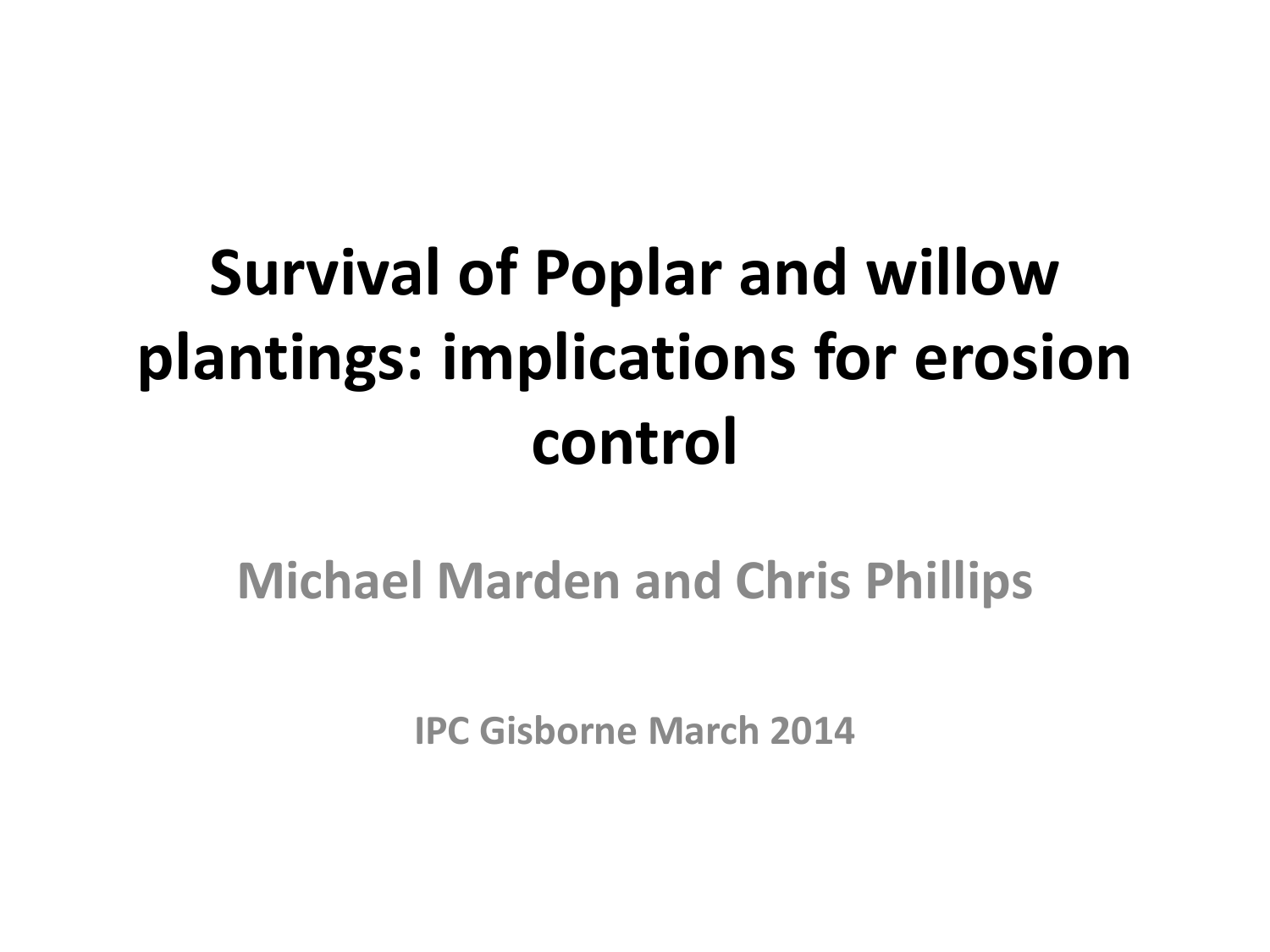### **Outline**



#### **Toitu he whenua, whatu ngarongaro he tangata**

*The land is permanent, man disappears*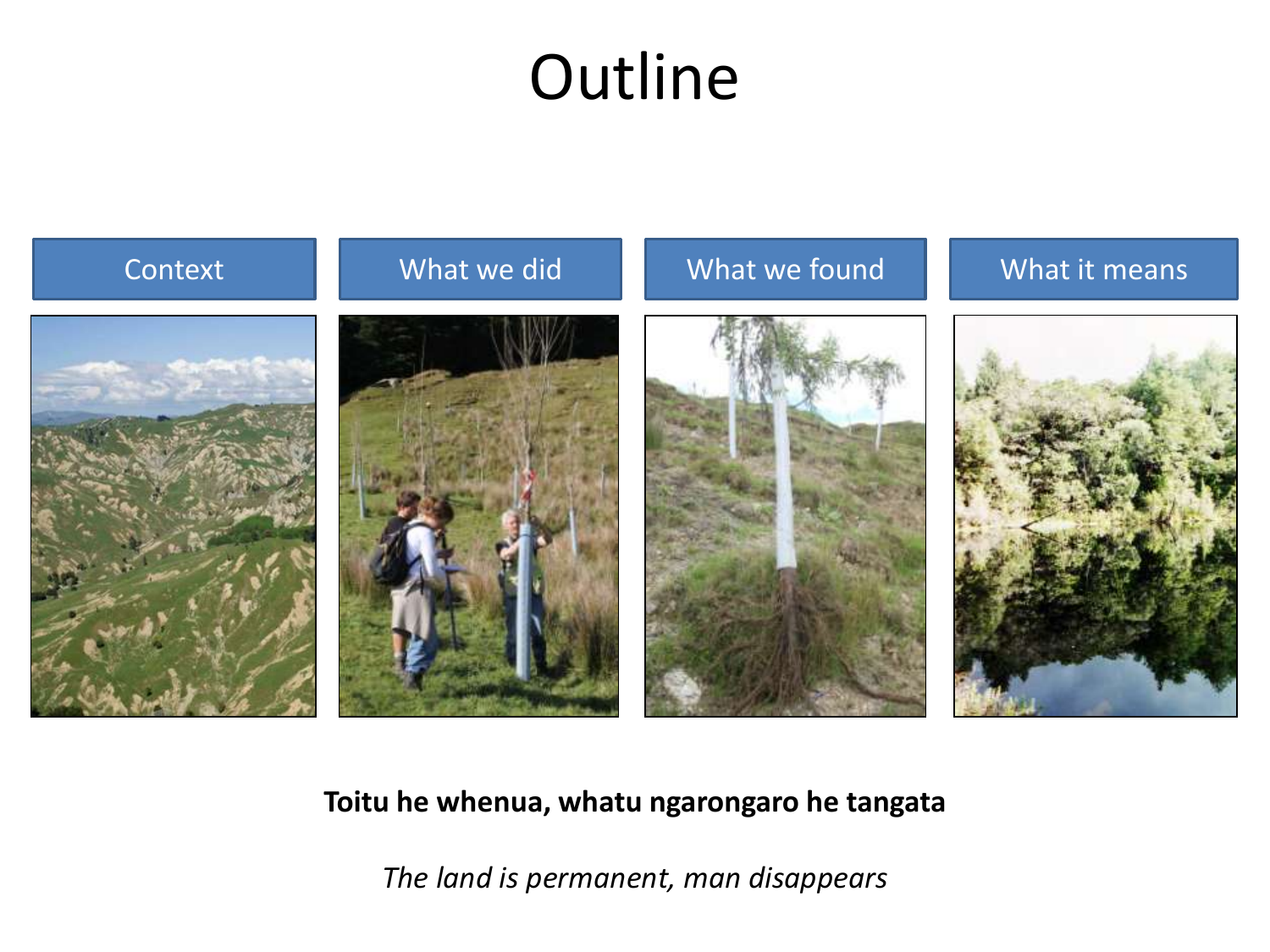# Context/Issue

- Poplar and willow have long been the preferred soil conservation strategy for hill country in the East Coast region and elsewhere in New Zealand.
- For landowners in the east coast region a grant is available for pole establishment specifically targeted at controlling erosion on "the worst of the worst" eroding land (Land Overlay 3a ).
- The combined Regional and District plan requires that all landowners with land designated as Land Overlay 3a to have "effective" tree cover by 2021.
- At the planting densities prescribed- the long term "effectiveness" of poplar and willow poles is highly dependent on their post–establishment survival rate.
- Surprisingly, almost no medium-long term post-establishment records of growth performance, survival rates or cause(s) of pole loss exist.
- A trial site was set up to measure pole growth and to assess pole survival/mortality of poplar and willow over a 45-month period
- We compare our pole survival data with that assessed by the Ministry of Primary Industries (MPI) for plantings established since 2004 with the aid of an East Coast Forestry Project (ECFP) grant
- Results from this analysis are compared with pole survival data from other North Island regions.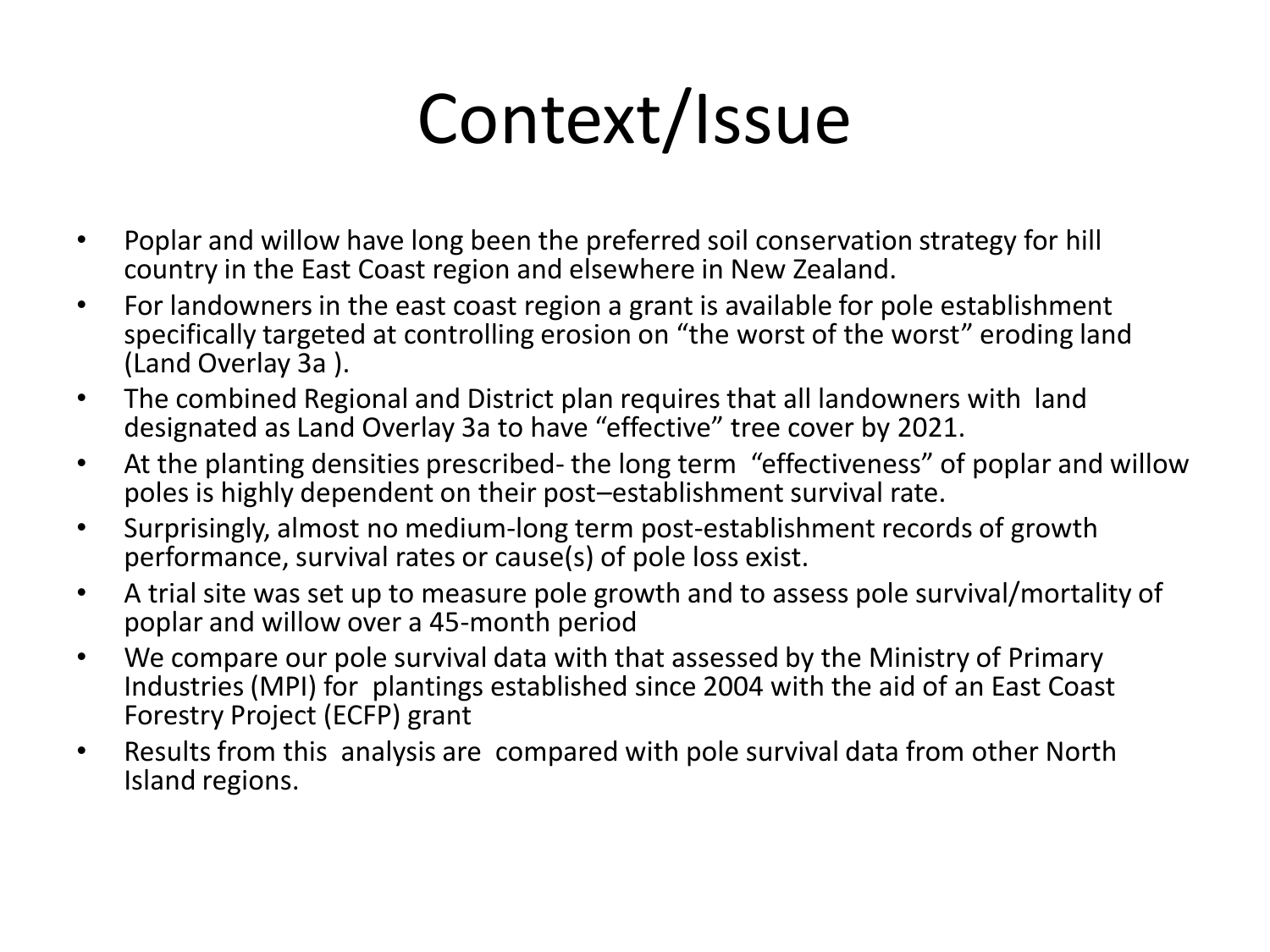# What we did

- As a 'pilot' study, we measured above-ground growth rates at 12-, 24- and 45-months after establishment
- Counted surviving poles (Veronese poplar and Moutere willow) and assessed likely causes of pole mortality at 24- and 45-months after establishment
- We compare our pole survival counts with data collected by MPI from other east coast sites and, by Councils, in other North Island regions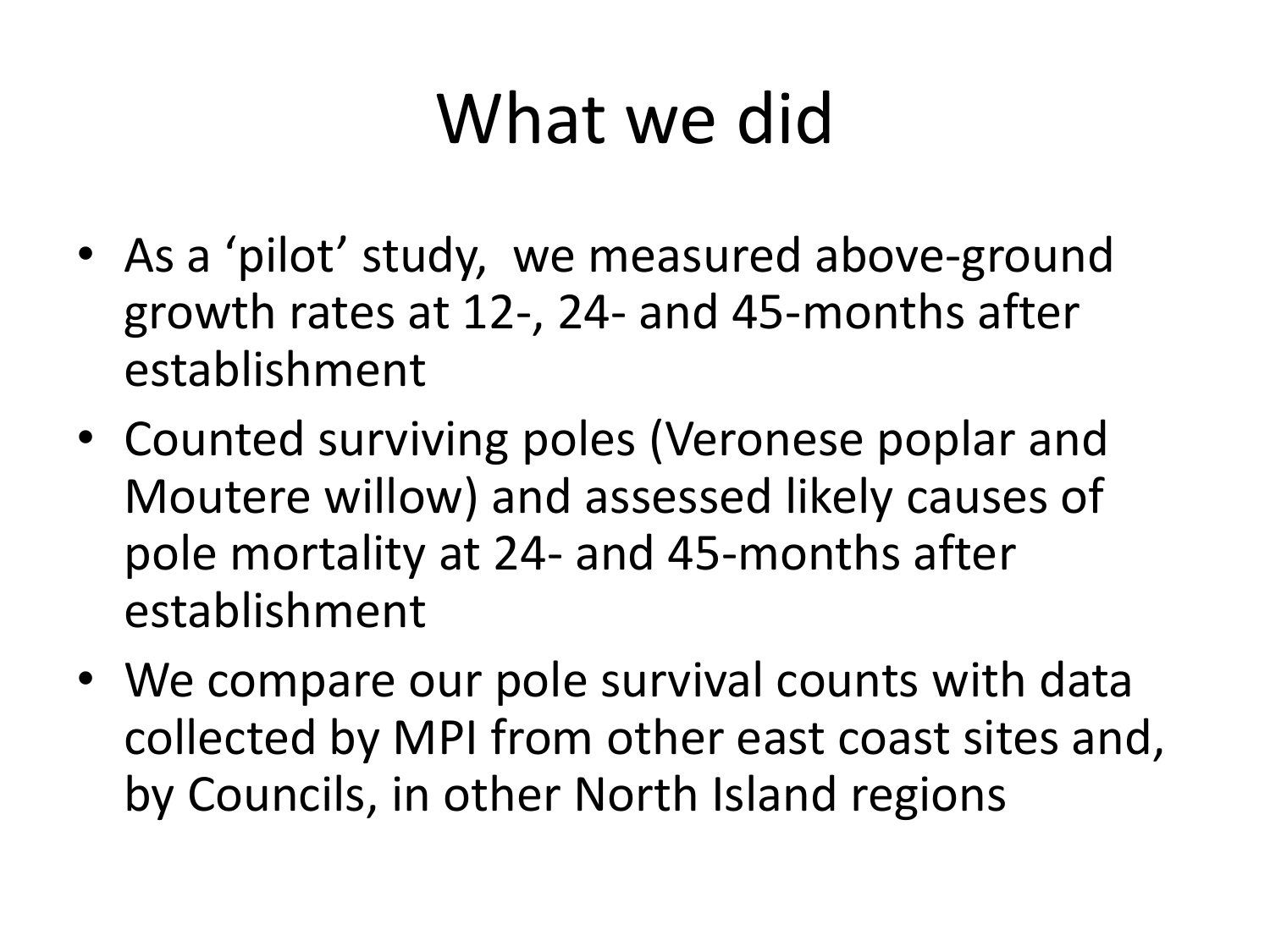# Pilot study site

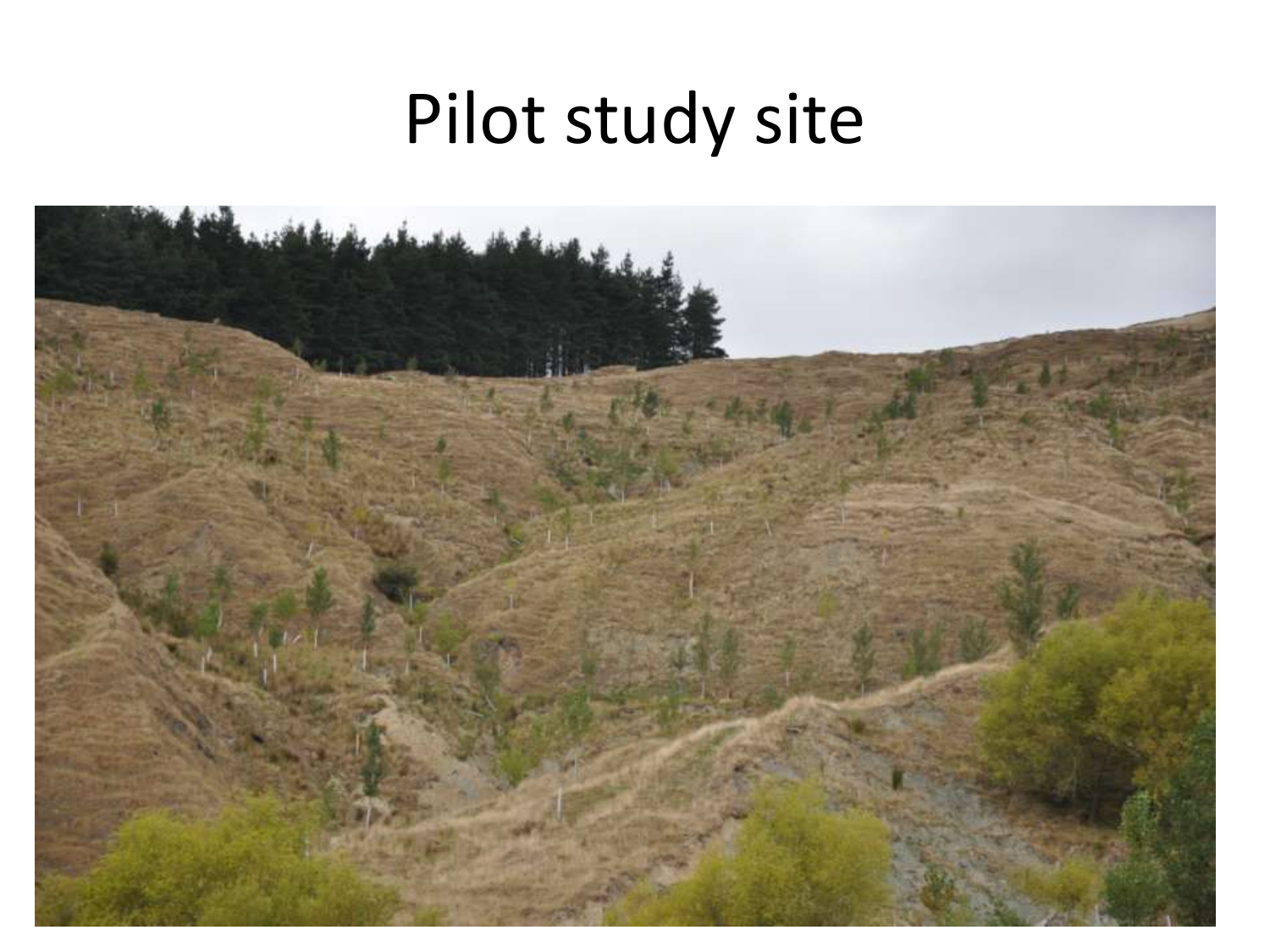#### What we found: growth parameters at pilot study site

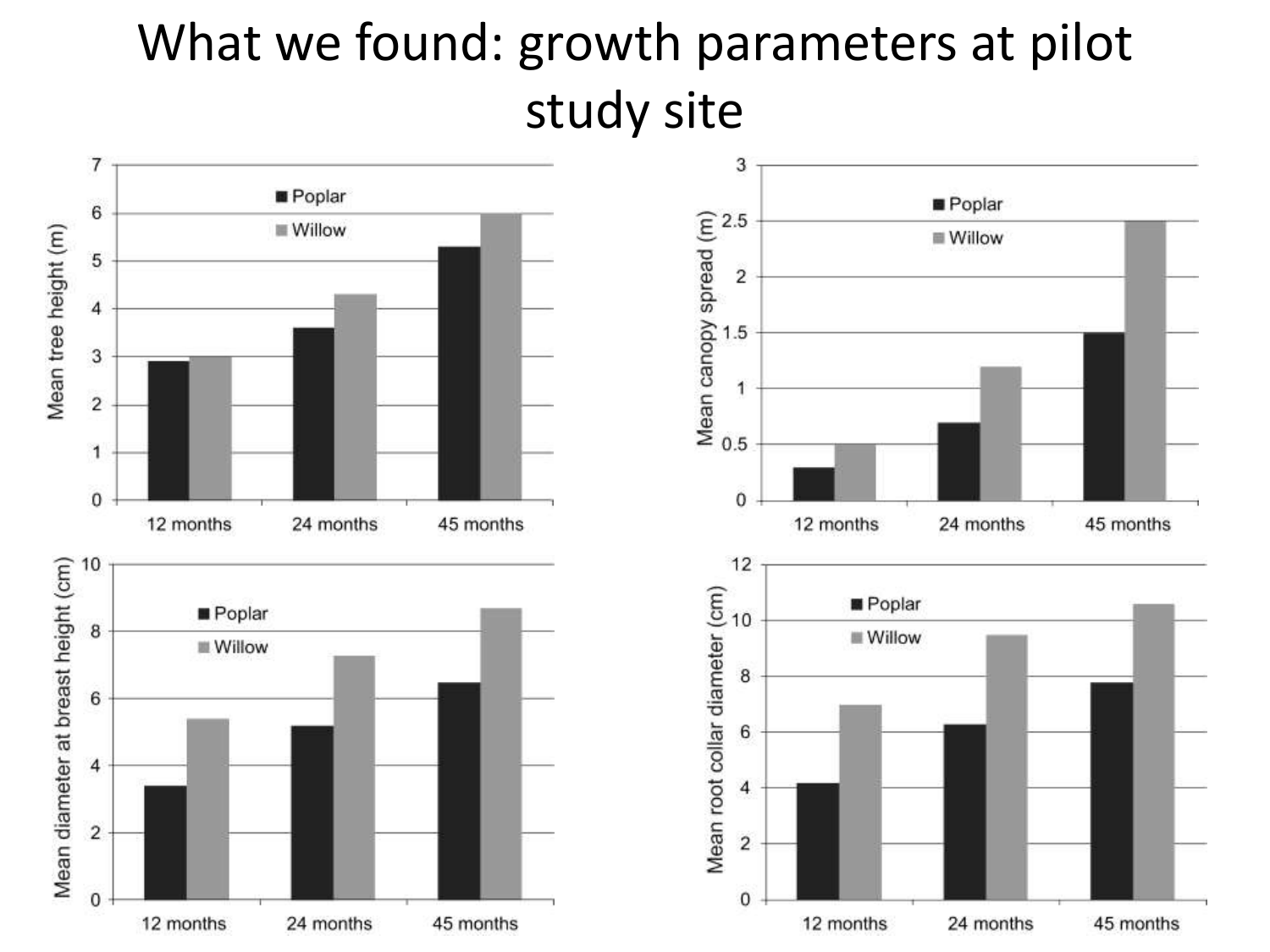### Main causes of pole loss: pilot study site

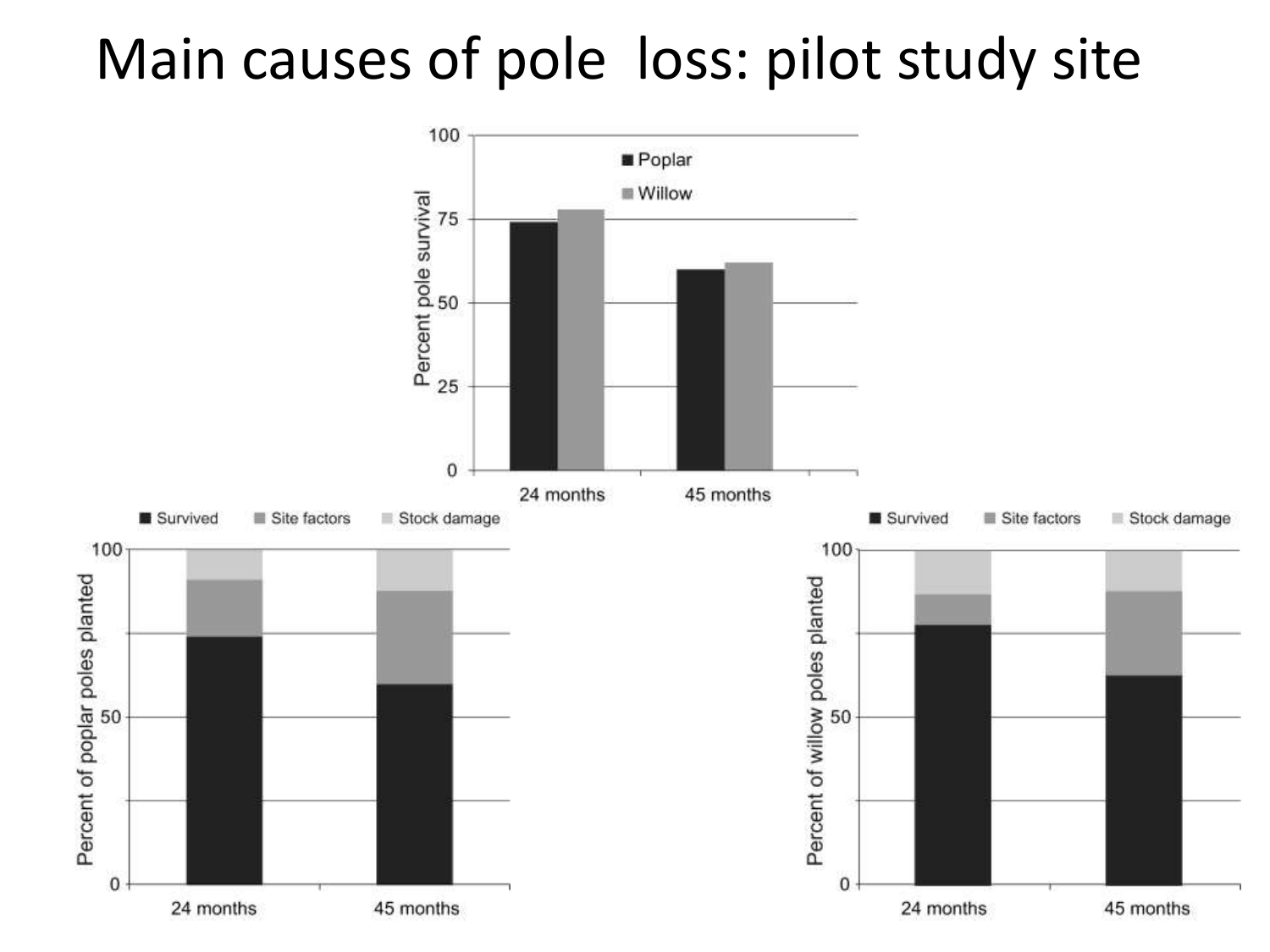#### Comparison of pole losses with MPI database

- Majority of poles survive the first year only to perish in later years
- 86% of poles planted between 2004-2007 perished within 5-yrs
- 48% of 2009 plantings perished within 5-years
- 25% of 2010 plantings perished within 3-years
- Largest losses occur between 3 and 5-years after establishment

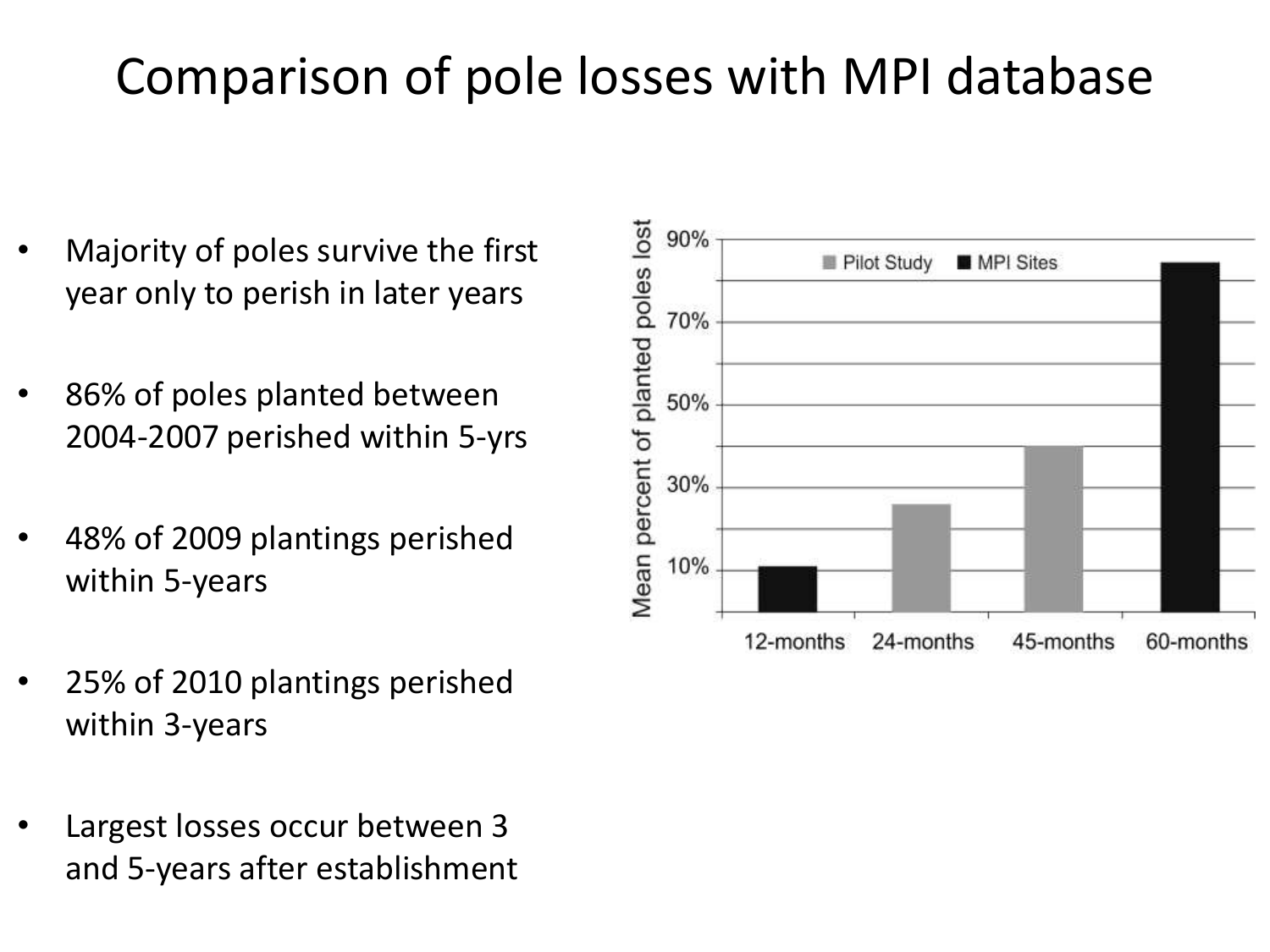### Example of high pole losses

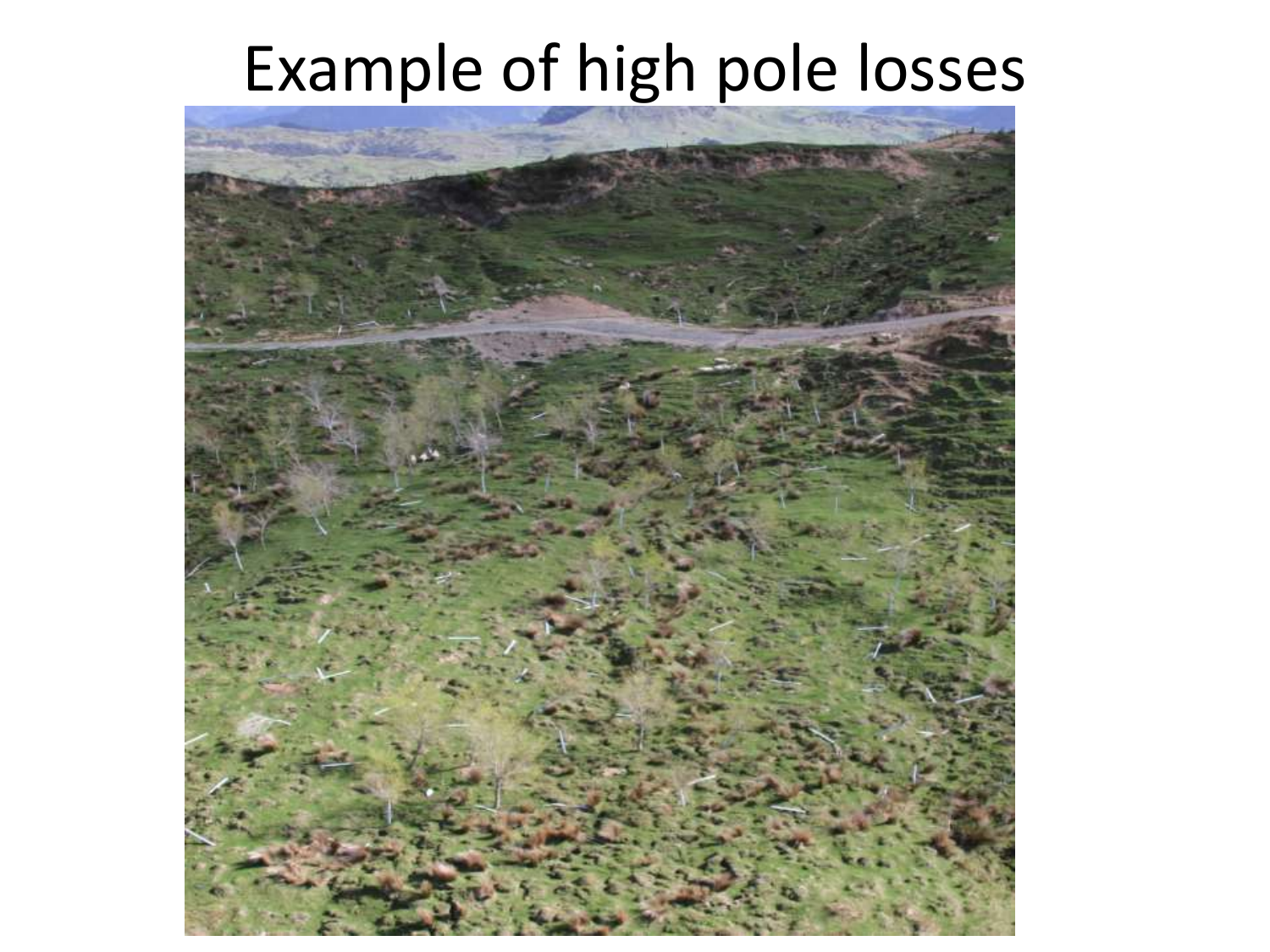### Cattle damage

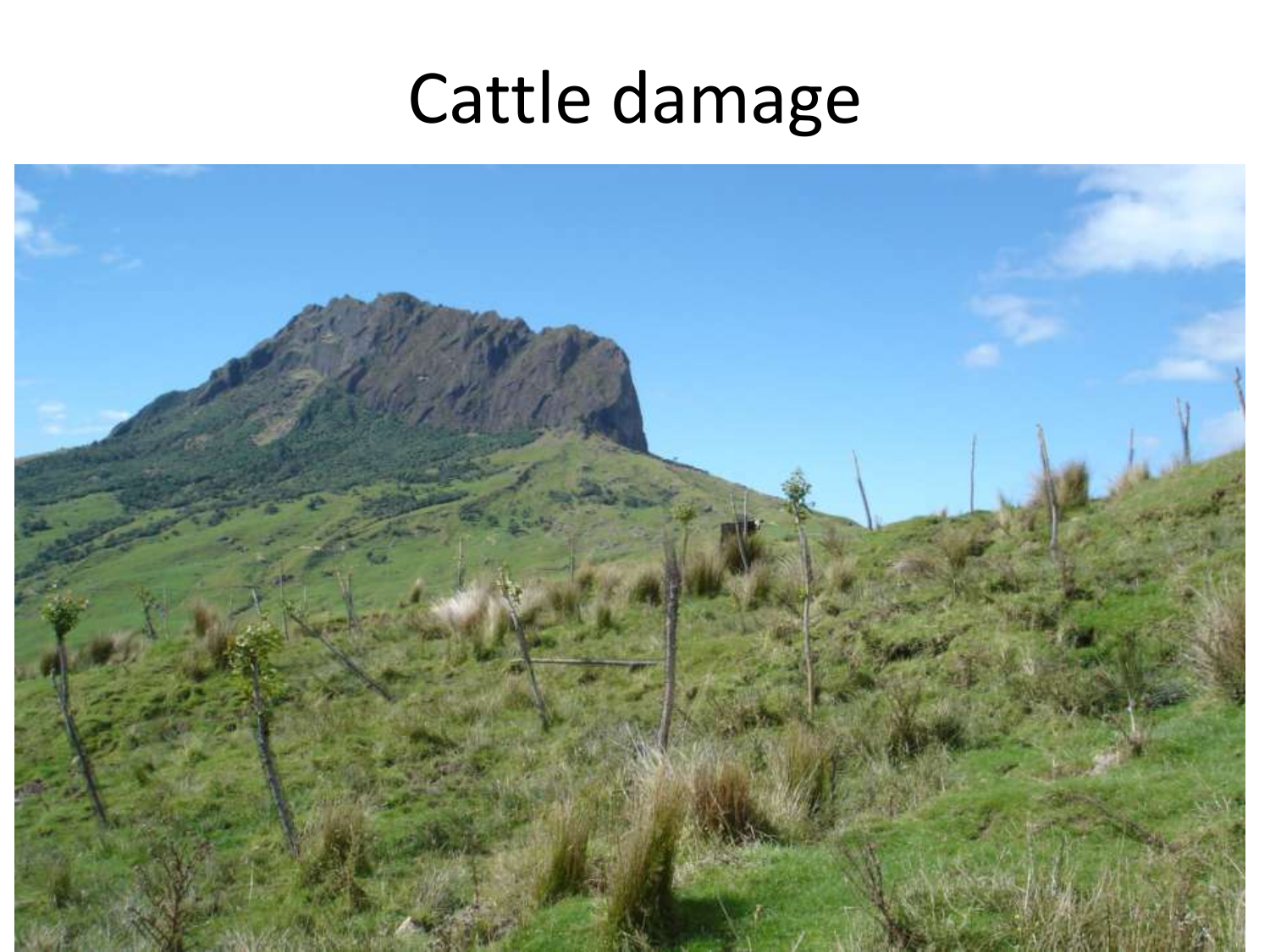# Other Regions

- Results of pole assessments undertaken 1-6yrs after planting indicate that survival of between 80-100% is the norm dropping to 50% in drought years.
- Poles not often prescribed on class VII land
- Small-scale plantings on specific erosion features
- Plantings undertaken over a number of years
- Financial support for new plantings is based on assessment of performance and management of previous years plantings

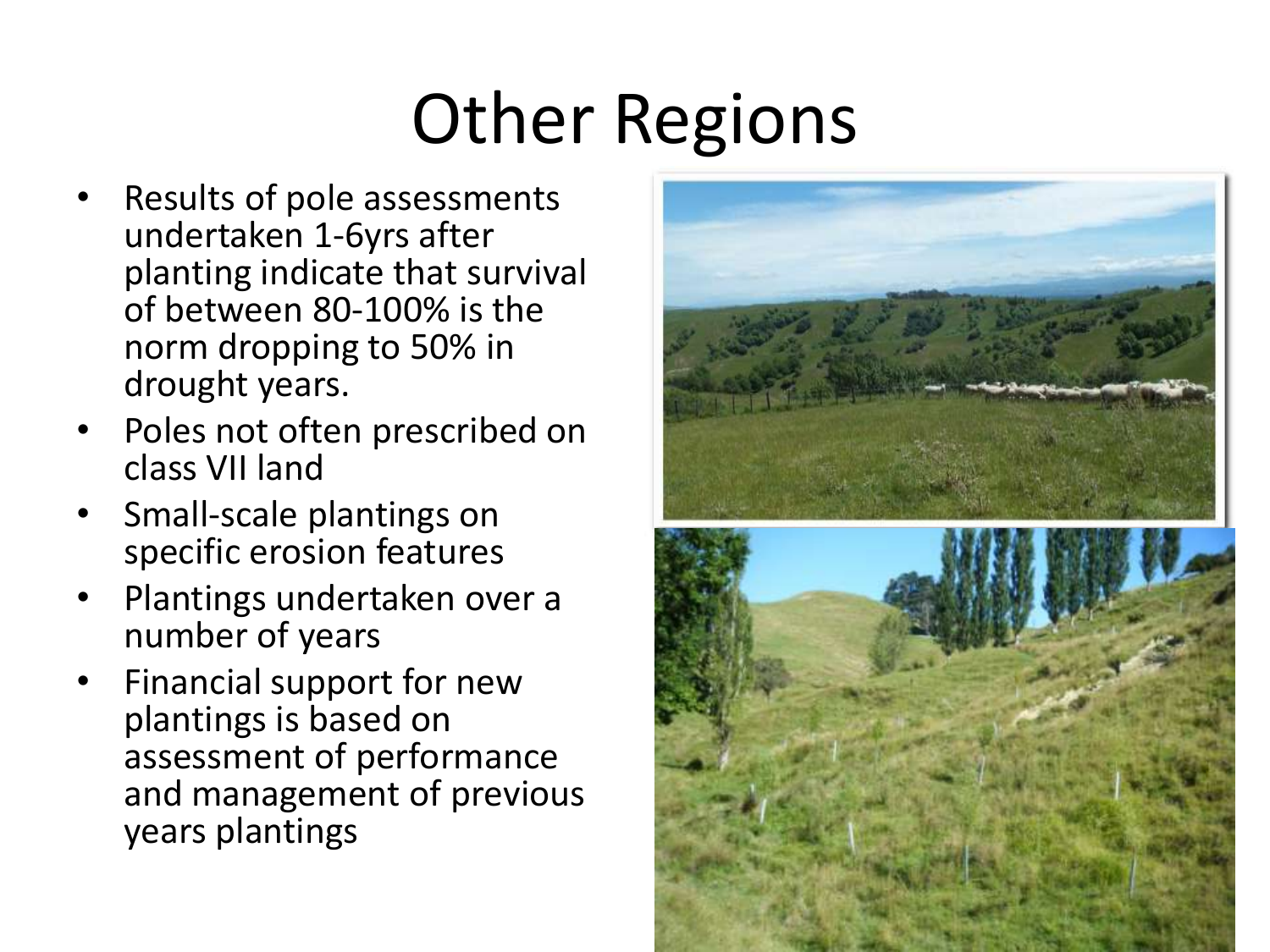# Common causes of pole loss across regions

- Poor pre-treatment and handling
- Poor site selection by inexperienced planters contributing to early pole mortality
- Poles too thin
- Wrong species for site
- Stock browsing (cattle and deer) listed as the most damaging
- Earth movement
- **Drought**
- Thin soils near top of slope
- Socketing caused by wind and/or stock rubbing
- Salt burn
- unknown

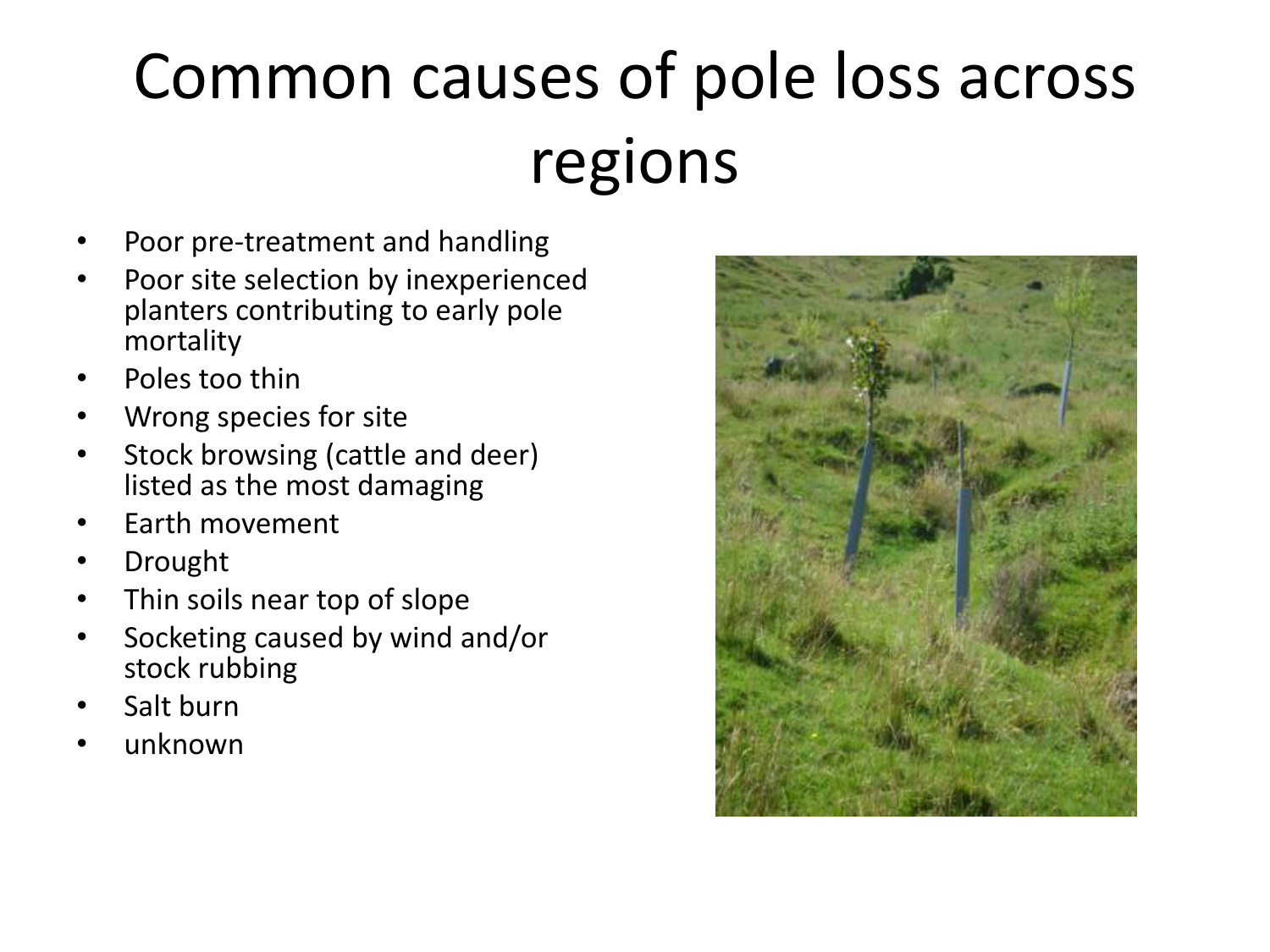### Common causes of pole loss across regions:continued





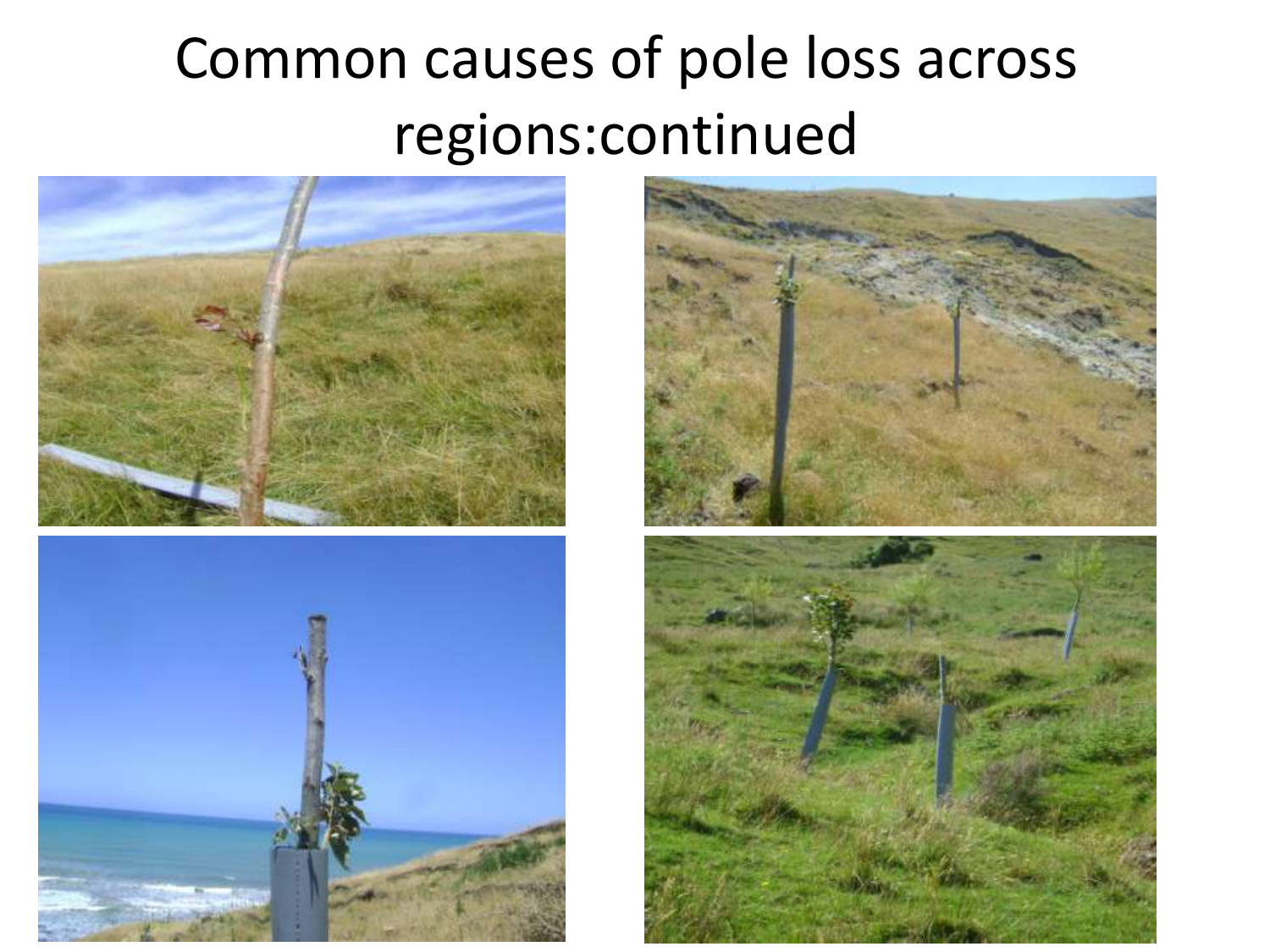# Conclusions

- Of ~28, 000 poles planted since 2004 and recounted as alive 5-years after establishment  $\sim$  78%, that is, 22, 000 poles have perished
- High pole losses indicate that the desired erosion control outcome(s) will not be achieved at many locations designated as 'Land Overlay 3a' unless the poles are replaced (blanked).
- Poor stock management, unstable terrain and lack of aftercare appear to be the principal, but not the only, reasons for high pole mortality particularly during the period 3-5 years after establishment
- Conversely, acceptable rates of pole survival are being achieved on hill country in other North Island regions
- Better pre-treatment planning, supervision and after-care management (ramming, blanking, stock management) of pole plantings are the key to their survival and are a pre-requisite to achieving a successful erosion control outcome
- Financial implications of the loss of  $\sim$ 22,000 poles  $\sim$ \$16-20 / pole ( $\sim$ \$400k to date) should be of concern to MPI, Council and the landowner.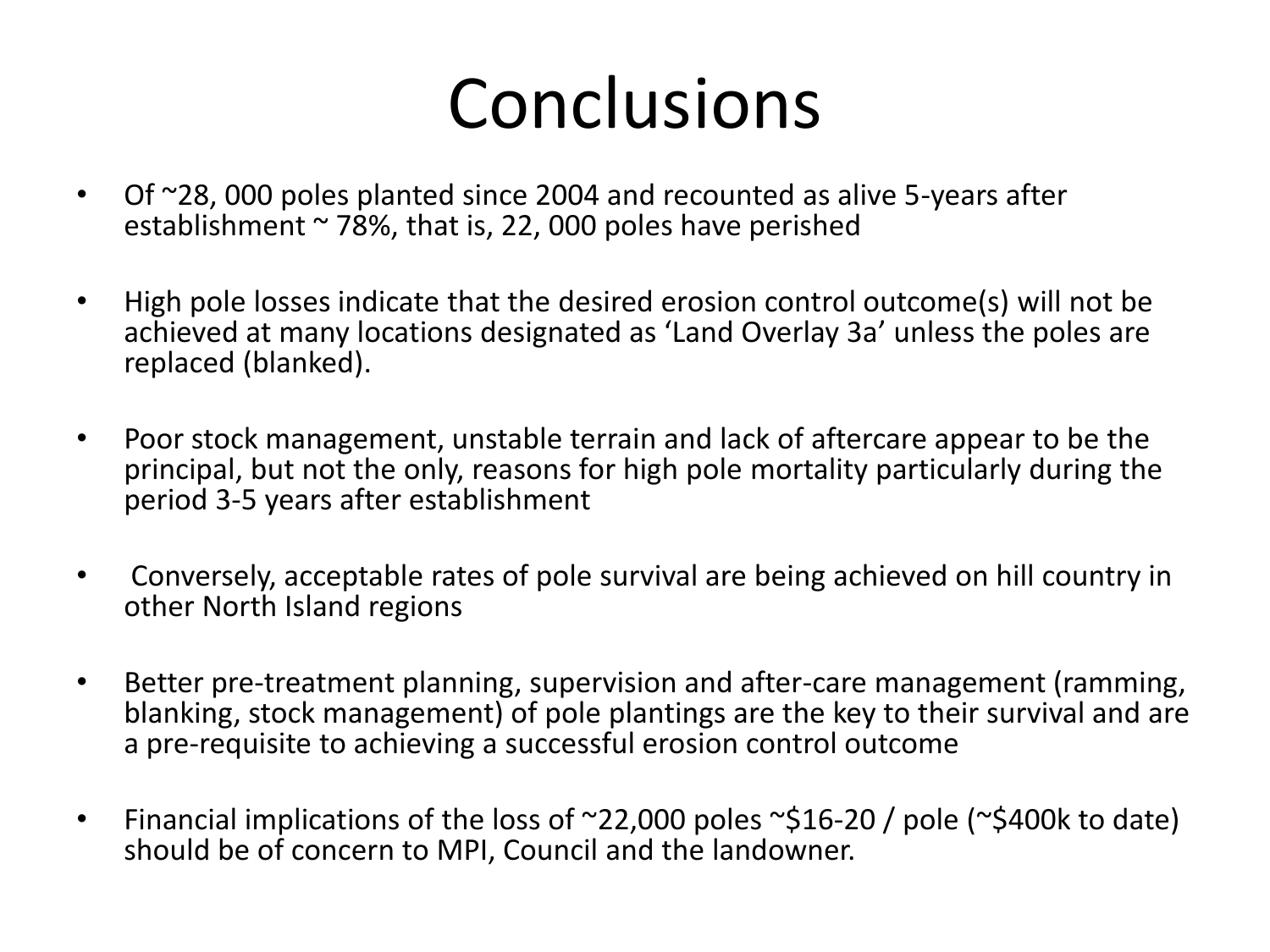### Recommendations

- MPI change the payment structure to better compensate grantees who achieve (as a minimum requirement) 100% survival of the prescribed plantings at year-5.
- MPI, Council soil conservators and farm managers become more involved in all phases of project planning, implementation and after-care.
- Grantees are regularly informed of their obligation to achieve a successful erosion control outcome on land identified as Land Overlay 3a as required by the Combined Regional and District Plan
- Council's consider auditing pole plantings more frequently so as to record survival rates over time, to better establish factors contributing to pole mortality and on which a cost/benefit analysis of erosion control 'effectiveness' outcomes might be possible.